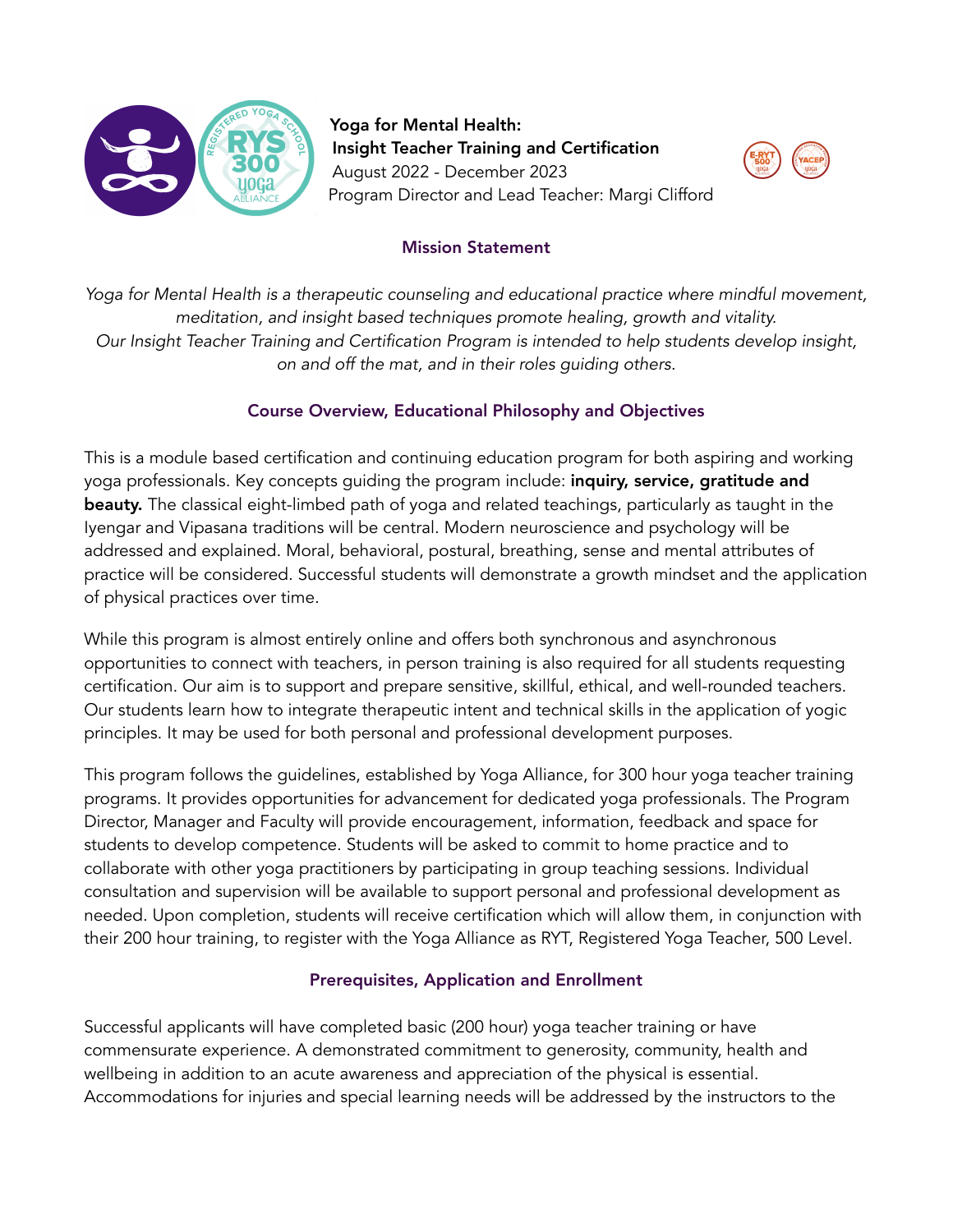best of their abilities. Thoughtful reflection on your application will help the instructors to understand your needs.

The application for admission is available online. The application must be turned in with a \$75 nonrefundable application fee to be considered. Candidates for enrollment may be invited to set up an enrollment interview with the Director. Upon acceptance into the program, an enrollment contract must be signed and submitted along with applicable fees before the first day of classes.

#### Facilities and Materials

All synchronous livestream classes will be held on ZOOM. Classes will be recorded and available exclusively to program participants for the duration of the program. Inquire with individual teachers about asynchronous options. All attendance exceptions must be approved by the Program Director.

Students must have

- a reliable high speed internet connection
- a ZOOM account to join livestream practices
- a Yoga for Mental Health account to access recordings
- a microphone and camera enabled device
- a safe space to practice yoga and meditation
- yoga props as requested by individual teachers (household items can be used or substituted in most cases)
- texts
	- Yoga Sutras reference
	- Anatomy reference
	- Light on Yoga by BKS Iyengar

Anchorage location: Yoga for Mental Health 1912 Logan Street Anchorage, AK 99508

In the event that location(s) were to change during the course of this Program, the Program would continue at the new location. Students whose ability to participate may be effected by such a change will be entitled to renegotiation of terms in their Enrollment Contract.

### Faculty and Staff

### Margi Clifford, Program Director

*MS: Master of Science, Counseling Psychology LPC-S: Licensed Professional Counselor-Supervisor ERYT 500: Experienced Registered Yoga Teacher 500 level C-IAYT: Certified - International Association of Yoga Therapists YACEP: Yoga Alliance Continuing Education Provider*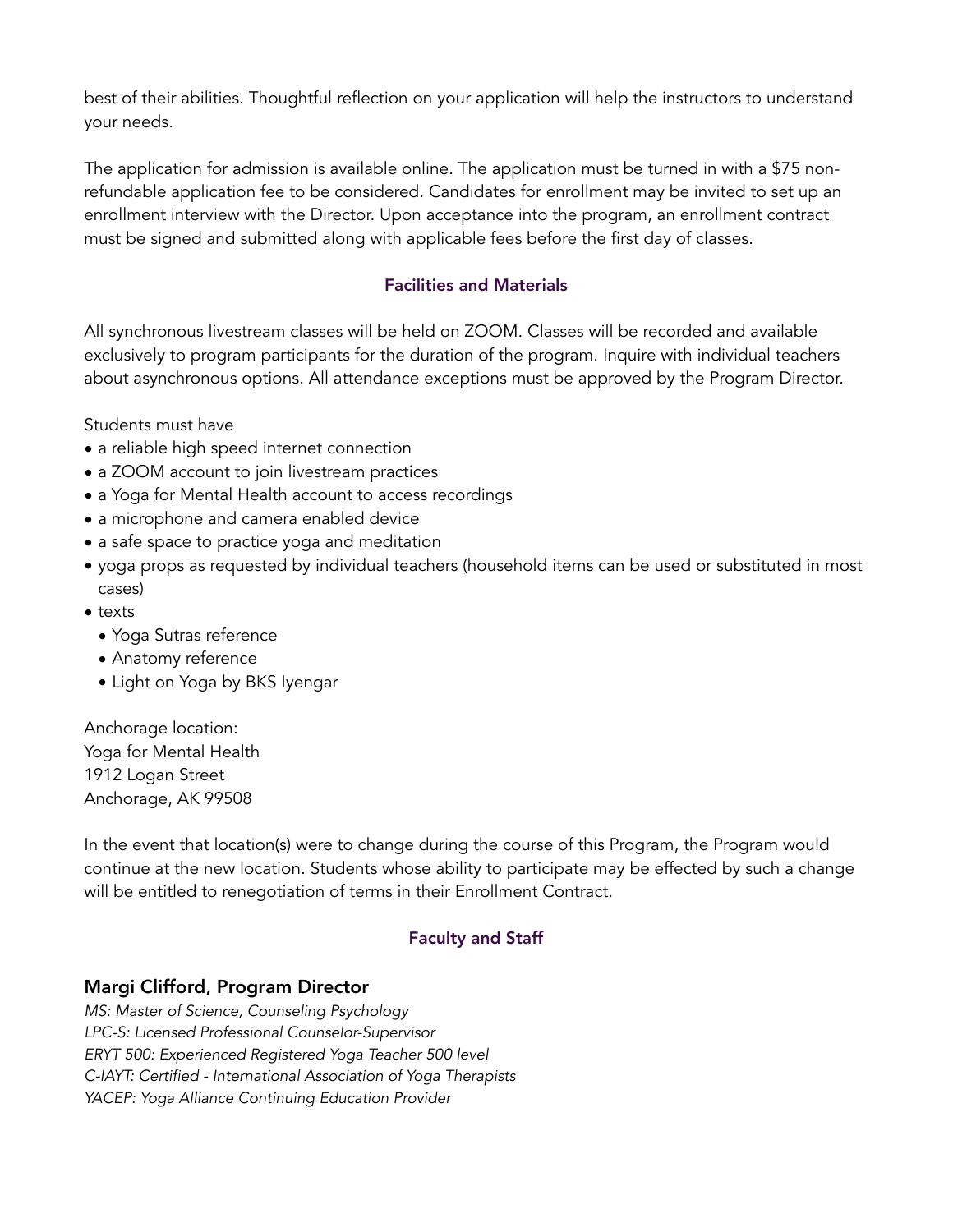Margi Clifford is a licensed professional counselor and yoga therapist who integrates yoga, insight meditation and psychotherapeutic techniques to promote well-being in individuals and communities. She founded Yoga for Mental Health in 2006 and has since offered training opportunities to students and professionals and, direct therapeutic care to individuals, groups and organizations. Lynne Minton from the Iyengar tradition has been her primary teacher and mentor since 2003. Margi offers consultation and training, retreats and classes in Alaska, online and abroad. Her optimistic spirit is infectious; her dedication is inspiring; and her classes are provocative, fun, and relaxing.

## David Westlake

#### *E-RYT 500: Registered Yoga Teacher 500 Level*

David Westlake serves as yoga, meditation, and mindfulness guide. He co-founded Turiya of Alaska which provides accessible and inclusive yoga to those outside the conventional settings. David teaches in a variety of places ranging from corporations, correctional centers, and local non-profits offering yoga based trainings. He feels strongly that yoga is a universal practice with numerous life applications that stretch beyond the mat and meditation cushion.

## Leigh Lubin

#### *MAT: Master of Arts in Teaching*

#### *Alaska Teaching certificate in Science*

*ERYT 500: Experienced Registered Yoga Teacher 500 level* 

Leigh Lubin is an exceptional teacher dedicated to exploring, practicing, and moving from the inner body. She has found that the inner expression of a yoga pose is the most powerful and effective path towards personal growth and a strong and healthy asana practice. Leigh has a special gift for teaching people how to access their subtle body and inner teacher through classes that create space, ease, stability, play, and appropriate challenges for all bodies. She has a Master of Arts in Teaching and is a 500-hour Yoga Alliance Experienced Registered Yoga Teacher (ERYT). Leigh has been practicing yoga for over 25 years and has been certified and actively teaching yoga since 2008. Leigh developed the curriculum for the YogaCurrents Yoga Alliance Registered 200 Hour Yoga School and taught the entirety of the program for 5 years. Leigh has well over 1000 hours of training in various forms of yoga including; Iyengar, Anusara, Flow, Hatha, Bhakti, and Embodiment Mediation. Additionally, Leigh is an Alaskan Certified Science Teacher. She brings this diverse background to her offerings to create authentic learning and lasting integration in her students.

### Diane Ziegner

#### *RYT 500: Registered Yoga Teacher 500 level*

*YACEP: Yoga Alliance Continuing Education Provider* 

#### *C-IAYT: Certified - International Association of Yoga Therapists*

Diane arrived in Talkeetna, Alaska in 1997 for a two week visit and never left. When she first came to town, the local yoga classes were being "taught" at the elementary school by a few old video tapes. That was when she decided the community could use a live teacher, and in 2001 she got a 200 hour certification from Lynne Minton in Anchorage. A few years later, she bought a 24 foot yurt and [Studio Z](http://talkeetnayoga.net)  [Yoga](http://talkeetnayoga.net) got a permanent home. Diane says that her students have taught her more than she will ever teach them. One of the things she has learned is that yoga should be accessible and beneficial to students of all abilities, not just the young and athletic. This realization led her to continue her studies with Sarahjoy Marsh. Her approach to teaching yoga has changed over the years. It's less about body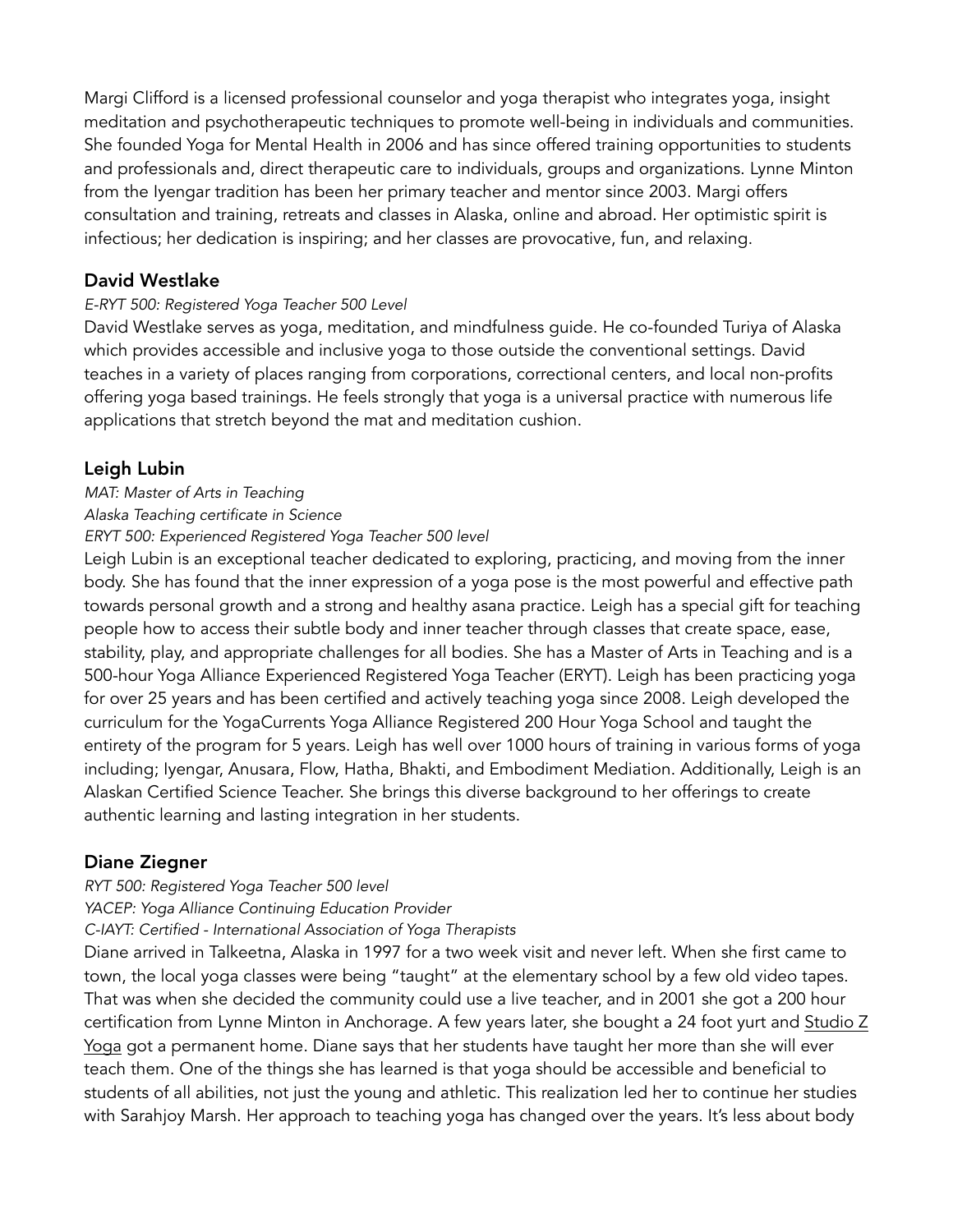alignment and more about balancing the heart, mind and body. It's about creating a welcoming yoga community and giving something back to it and the world.

# Carolyn Hitzler

*MS: Exercise Physiology, specialization in rehabilitation. Alaska Teaching certificates in Adapted Physical Education and Physical Education RYT 500: Registered Yoga Teacher 500 level Yoga For The Special Child, Relax and Renew restorative yoga, Yoga for Cancer Cardiac and Other Diseases, Opening Yoga to All- Adaptive Yoga, Accessible Yoga, Yoga for Back Pain, Yoga for Parkinson's Disease, Yoga for* 

*larger bodies, Buddha Body, Yoga for Scoliosis, YCAT, Yoga Therapy for People with Cancer and Chronic Illness, Therapeutic Yoga, Yoga For Healthy Aging, Yoga wall straps and ropes, Yoga chair as a prop, Yoga ED Tools for teachers, Yoga Calm, Yoga for Amputees, Yoga for Multiple Sclerosis, Trauma Informed Yoga*  Carolyn Hitzler, the owner/founder of YOGA MATters, is an educator, Exercise Physiologist, Adapted Physical Education Specialist, and Registered Yoga Teacher. Carolyn advocates for all students regardless of ability, size, physical limitation, or injury. Students who use a wheelchair, walker, or cane should be able to have a full personal yoga experience in the same studio as other individuals. Students who have pain or are recovering from injury should also have access to yoga classes. And students with larger bodies should also feel comfortable in a yoga class. Carolyn at YOGA Matters is passionate about opening yoga to anyone who wants to experience its benefits. This means breaking down physical barriers and helping students recognize that if they want to experience yoga, there is a teacher willing to teach them. Carolyn's classes are rooted in Hatha and Iyengar style yoga and are taught in-the-moment, tailored to the students that day. "Yoga reminds me how subtle and powerful movement and the breath can be. I enjoy teaching group classes as well as 1-on-1 private sessions."

### Program Components

### Yoga for Mental Heath II Margi (10 hours)

This course will continue to develop the themes introduced in Yoga for Mental Health I. Students who did not complete this course as part of their 200 hour training will be asked to demonstrate understanding of the material and/or complete the course online.

Current and evolving theories related to polyvagal theory, trauma recovery, emotional intelligence, and neural networking will be considered in relation to yoga practices, professional opportunities and responsibilities.

Cultural considerations including race, gender, sexual orientation, and socio-economic conditions, in addition to neurological and epigenetic factors affecting learning styles and multiple intelligences will provide significant opportunities for reflection.

## Essential Postures II Margi (75 hours)

This course supports dedicated practice, over the duration of the training and will provide students with regular opportunities to connect. *10 Essential Postures* is the backbone of the course and in this advanced version students can expect to understand the dynamics of movement in all planes and the energetic of staying still.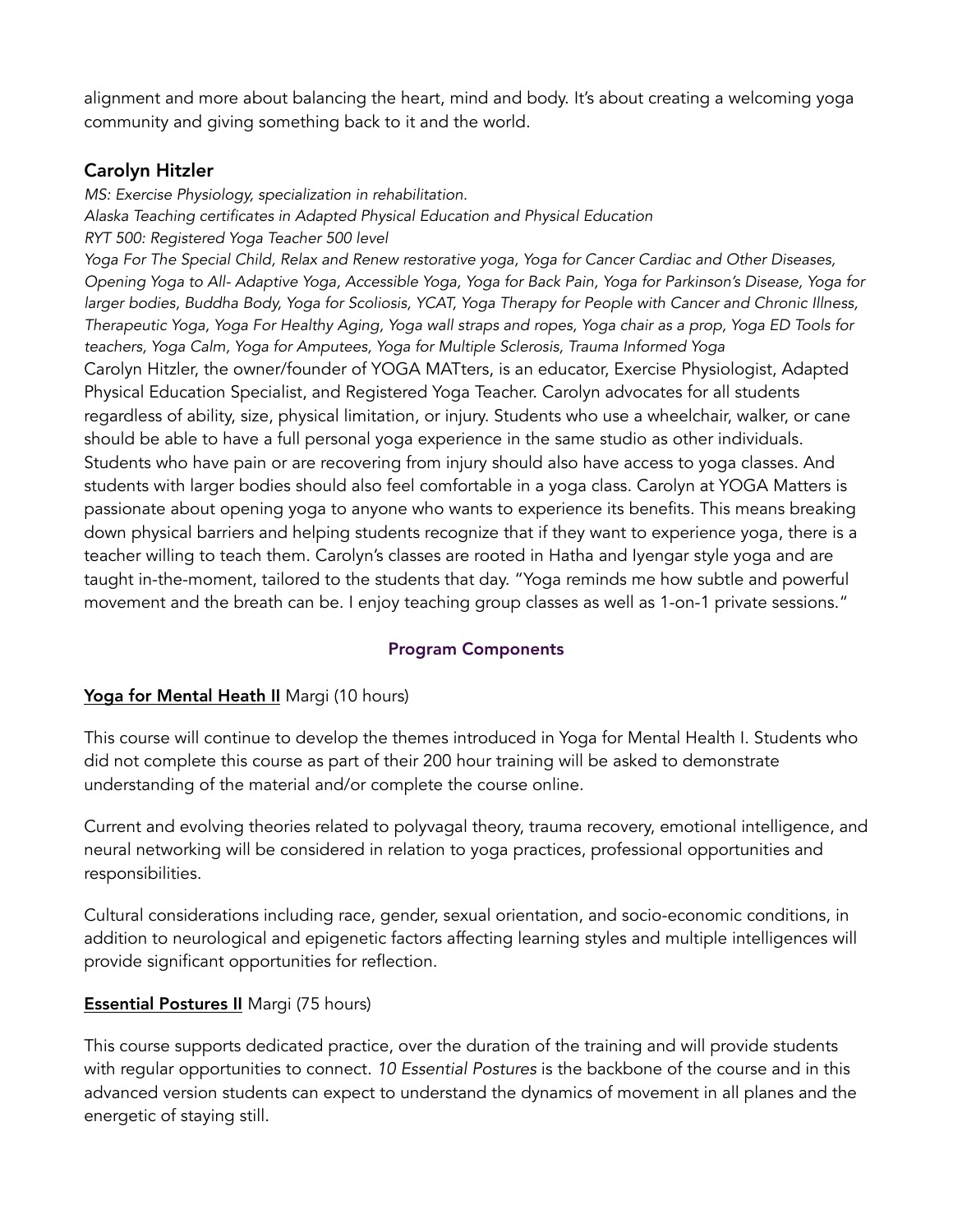Students will learn to distinguish between deep and superficial effort and know what is needed to both move into and stay in position, and with the practice as a whole. The essential postures will be explored in all of their complexity and students will come to see the components of these postures expressed in both familiar variations and new ones.

Everyday integration of posture insights, and the ability to track change over time will mark a student's successful completion of this course.

## Seminar Margi (50 hours)

The Pancamayakosha model of experience will provide the framework for this monthly practice where students and lead teacher will gather in real time to process experience. Students can expect to practice svadyaya (self-reflection) and communication as they engage with their own experience and each other. Practice in session may include written, oral, meditation, and movement methods. A dedicated practice space and journal will be essential for successful completion of this course. Students will learn to identify motivation, strategies, and obstacles on their paths and will, by the end of the first year of the program, have identified a focus area which will lead them into their Practicum.

### Practicum Margi (15 hours)

The teaching Practicum for the 300 hour course will follow the theme identified in the professional Seminar. Students will develop, receive feedback on, and offer to the community a practice opportunity based on their theme.

### Immersion Margi (30 hours)

Yoga immersions provide students with a structure that will encourage them to focus more intently on practice in both formal and informal ways. Retreats offer exposure to the "yoga lifestyle" that includes mindful eating and consumption, engagement in supportive community, and plentiful opportunities for meditation and movement practice.

Both residential and non-residential options are offered and students who need additional accommodations should address these with the Program Director.

## Art of the Salutation David (10 hours)

Sun salutations are a long-established part of the yoga tradition. These may take on many forms. The most common versions are found within the more dynamic vinyasa styles. Here the salutation becomes the building block for the entire sequence. For many, these may seem rather daunting and limiting depending on one's practice. But that is only an example of this diverse yoga technique. Other approaches exist that are more accessible, and inclusive.

We will explore different styles of salutations. These will range in expression, from the more physically demanding to the gentler and mindfulness-based versions. A variety of examples will be presented, offering different perspectives on this series of gestures. Behind all of them, the possible origins, symbolism and purpose of this sequence will be explored, then questioned. Ultimately, each participant will be asked to create his, her, their own version for personal use.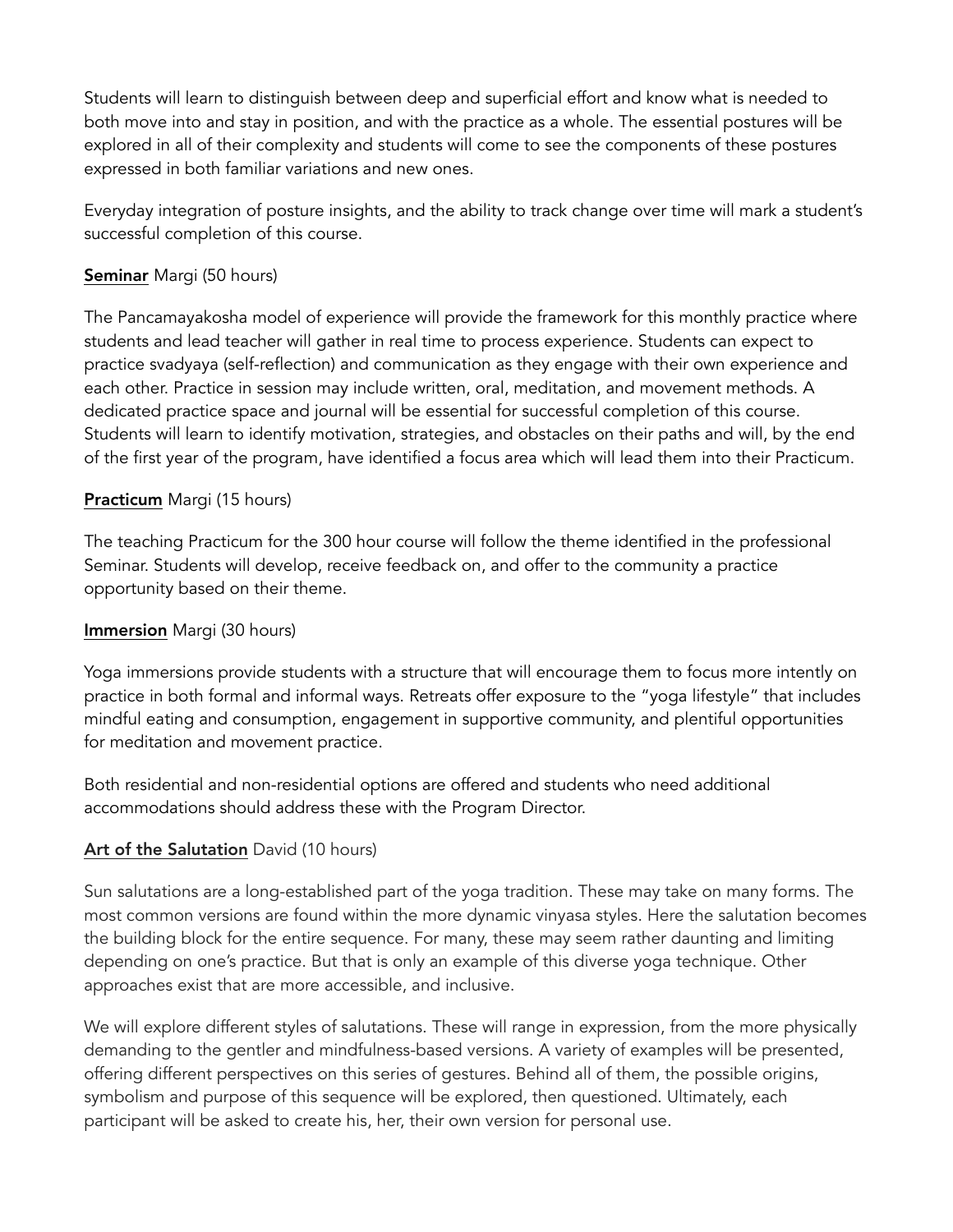## The Bhagavad Gita: Handbook for Life in the Modern World David (20 hours)

The Bhagavad Gita is a foundational text of yoga and one of the most read across the yoga world. But it is less known within our contemporary context. Some may have learned the general tale of this saga. They may be familiar with certain characters such as the young warrior Arjuna or maybe his advisor Krishna. They may even know the general storyline and the basic context leading up the events related in The Bhagavad Gita. Still, very few wander into its purpose and meaning.

This session will introduce the basics of The Bhagavad Gita while exploring its deeper ramifications for both practice, teaching and life. Our study begins with a synopsis, setting it within the context of Indian history, literature and cultural. We will explore key philosophical ideas around the classification/ definitions of yoga especially that of service found within the text. Then, participants will reflect on possible modern interpretations.

The objective is to incorporate the story into one's practice as a teacher and student. The course will place a special emphasis upon the story's relevance to teaching and living a yoga lifestyle in today's world. Along the way, different asana and meditative techniques will be practiced and a variety of reflective exercises will be offered.

### Ethics of Teaching: Living in the World and with Ourselves David (10 hours)

This course explores what it means to be a yoga teacher, both within the public sphere and in one's own personal life. Beyond offering classes and other such related activities, yoga suggests there is a code of conduct behind the practice. The Yoga Sutras best describes these by listing five sets of communal/personal ethics, the yamas and the niyamas. These serve as the foundation for this inquiry. We will approach these ethical ideas as questions to reflect upon rather than mandates on how to be. This exploration will include provided content, possible discussion as well as assigned reading. Different leaders, activists and yoga figures may provide us with examples for these ethical ideas, sometimes positive, maybe negative or probably somewhere in between. Rather than remain in the theoretical, participants will be asked to journal on how these ethics relate to their life and possible work as yoga teachers.

### The Art of Teaching: Creativity, Sharing, and Holding Space Leigh (10 hours)

This course focuses on the art of teaching including planning and facilitating the group experience. We will explore how the creativity of class design can inspire personal practice and growth as we learn and practice sequencing models that address peak poses, themes, and action-based classes.

We will refine how we share and guide practice by learning cueing techniques for different learning modalities, exploring our voice, and honing verbal adjustments for effective results.

We will the explore the teacher's role in holding space and cultivating the tone of class.

### Fascia, Embodied Movement, and Embodiment Meditation Leigh (10 hours)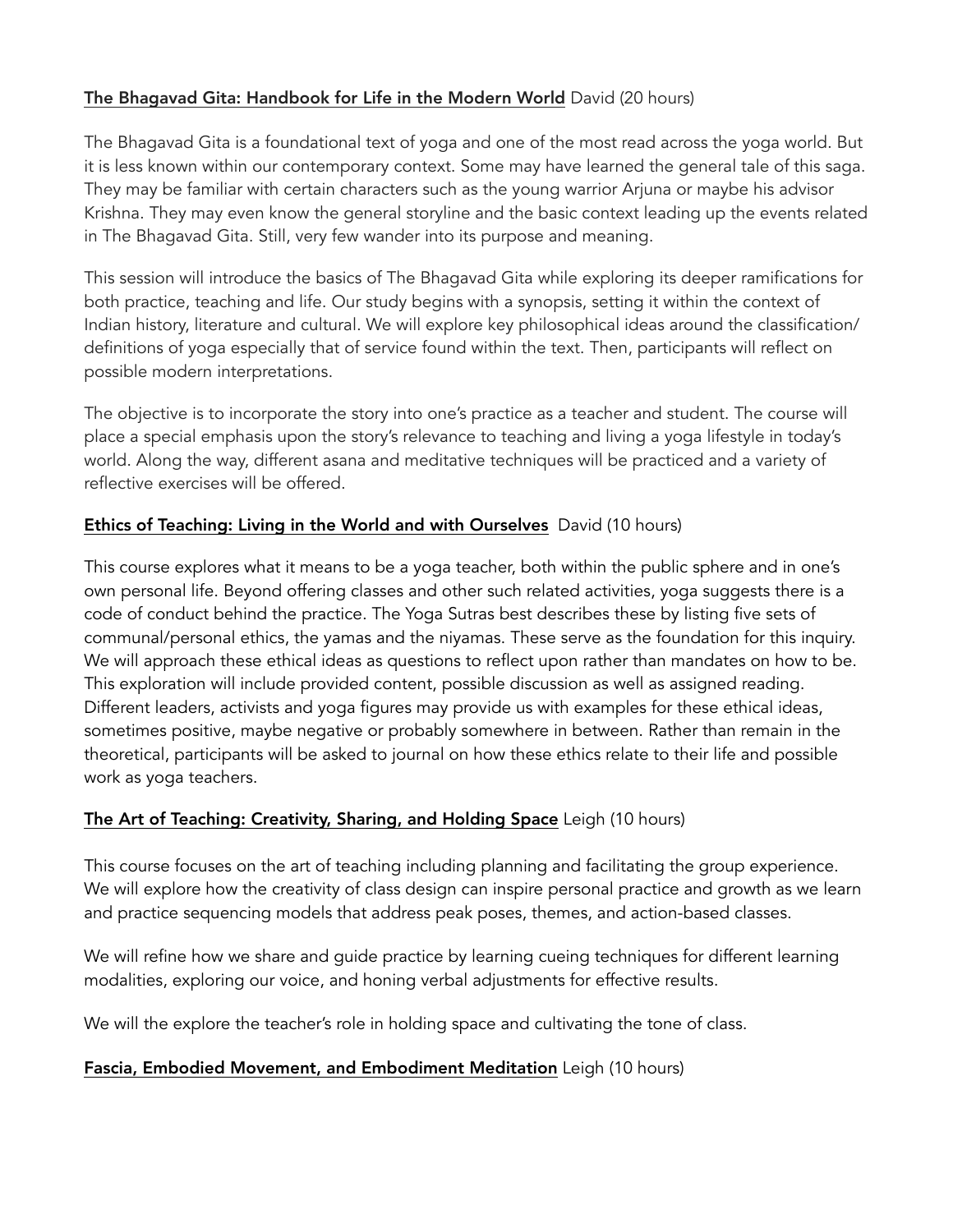You are connected. You are one. This course is an exploration of fascia in the body, yoga, and movement practices.

Fascia is connective tissue that surrounds, holds, and integrates your muscles, bones, and organs. Fascia infinitely connects each and every part of you into one complete form. This workshop develops an intellectual and embodied understanding of how your body balances and interrelates. Each session begins with an informative talk to develop a deeper understanding of the vastness and significance of fascia's function and form, followed by a practice to help us feel and integrate our new body perception.

The course will help students:

- Gain tools to unravel tension and address pain.
- Create more mobility, ease, and functional strength in your body.
- Improve the effectiveness and safety of yoga, sports, training, and movement practices.
- Enhance your body's reception to massage and bodywork.
- Understand the physiological connections in your body.

*Props required for this course cost \$42 and may be either picked up in Anchorage or shipped to you (for an additional charge.)* 

#### Advanced Postures: Inversions Leigh (8 hours)

In this course we will learn and practice the fundamental actions of hand stand, elbow balance, shoulder-stand, and headstand. Discussion will include functional principles, variations, contraindications, and progression of poses to guide students towards these inversions. Time will also be allotted for group and individual exploration of concepts.

### Pranayama 1, Methods and Practice Diane (10 hours)

In this course, students will learn and practice the common pranayama techniques. These include sama vrrti, viloma krama, anuloma krama, box breathing, nadi shodhana, ujjayi, shitali/sitkari, bhramari. Instruction will include how to do seated and reclining postures, mudras, ratios, and suspensions. Benefits, contraindications, and variations will also be discussed.

The anatomy and functioning of the chest cavity (ribs, diaphragm and lungs), ways to feel physical movement of the breath, and exploration of the subtle energies of the breath (prana, apana, shusumna and chakras) will be incorporated in addition to references to pranayama in the Hatha Yoga Pradipika and Patanjali's Yoga Sutras.

Successful students will create a 15 minute Pranayama practice that includes a warm up and 3 - 5 techniques and meditation. They will describe each technique, its effects, and the timing for each technique as well as the overall effect of the sequence.

### Asana and Pranayama Diane (10 hours)

This course will show students how to incorporate pranayama as a preparation, as part of, or at the end of an asana class. Students can expect to learn to use asana to prepare for pranayama, to develop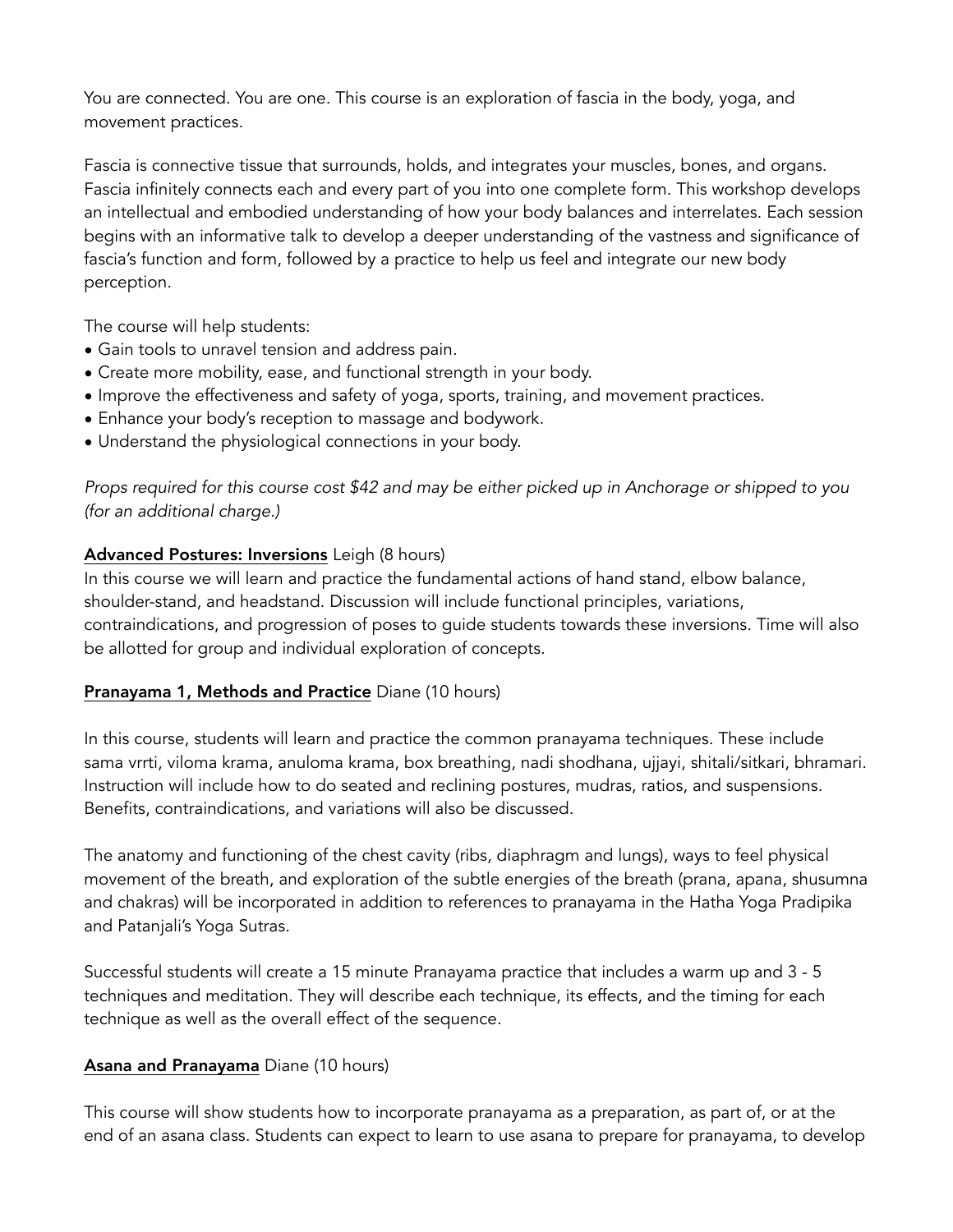awareness of the movement of breath and to explore the energy of the breath. They will learn how to apply koshas, bandhas and inner senses to experience the movement of prana (vital energy) and how pranayama fits into the 8 limb system of Patanjali's Yoga Sutras.

Classes will include check in and discussion of postures and pranayama techniques (including questions and observations about student's home practice), one hour asana and pranayama practice, and time for review and questions.

Successful students will create a 30 minute asana and pranayama practice that has a theme or focus that connects to the intention/purpose of yoga.

# Yoga for Back Care Carolyn (20 hours)

Using asana, pranayama and meditation this training will explore common causes of back pain and how to use yoga as a modality. Students will practice asana for some common causes of back pain. Students will get an opportunity to teach poses suggested for back care and pain.

This training will incorporate lecture, demonstration, and practice/movement exploration. Students needing modifications will be assisted and given several options to meet their unique needs. After each section we will have time for questions and answers. This training will cover the anatomy and physiology of common causes of back pain including herniations, spinal stenosis, tight QL's, tight hamstrings, S.I. derangement, spondylolisthsis, arthritis, scoliosis, and piriformis syndrome.

We will discuss how to apply yoga teachings in daily life such as:

Committing yourself to a daily practice.

Creating a sacred space for your practice.

Positive thinking; expressing appreciation for acts done for your good, writing in a journal, loving yourself, and recognizing your own inner strength.

This training will cover sutras encouraging: Practice becomes grounded (1.14) Compassion( 1.33) Non harming, (11.35).

Students will be required to teach their peers incorporating suggested back care asanas. They will also provide a framework/ lesson plans for teaching a multi level yoga class addressing back care concerns.

### Accommodating Yoga Students with Diverse Needs Carolyn (10 hours)

This training will provide participants with many options on how to modify asanas to accommodate the diverse needs of yoga students. It will incorporate lecture, group discussion, demonstration, and practice. Students will consider the importance of props, and how to differentiate a yoga class to include various abilities and conditions. This training will discus the importance of the different groups of poses including the anatomy and physiology of each group.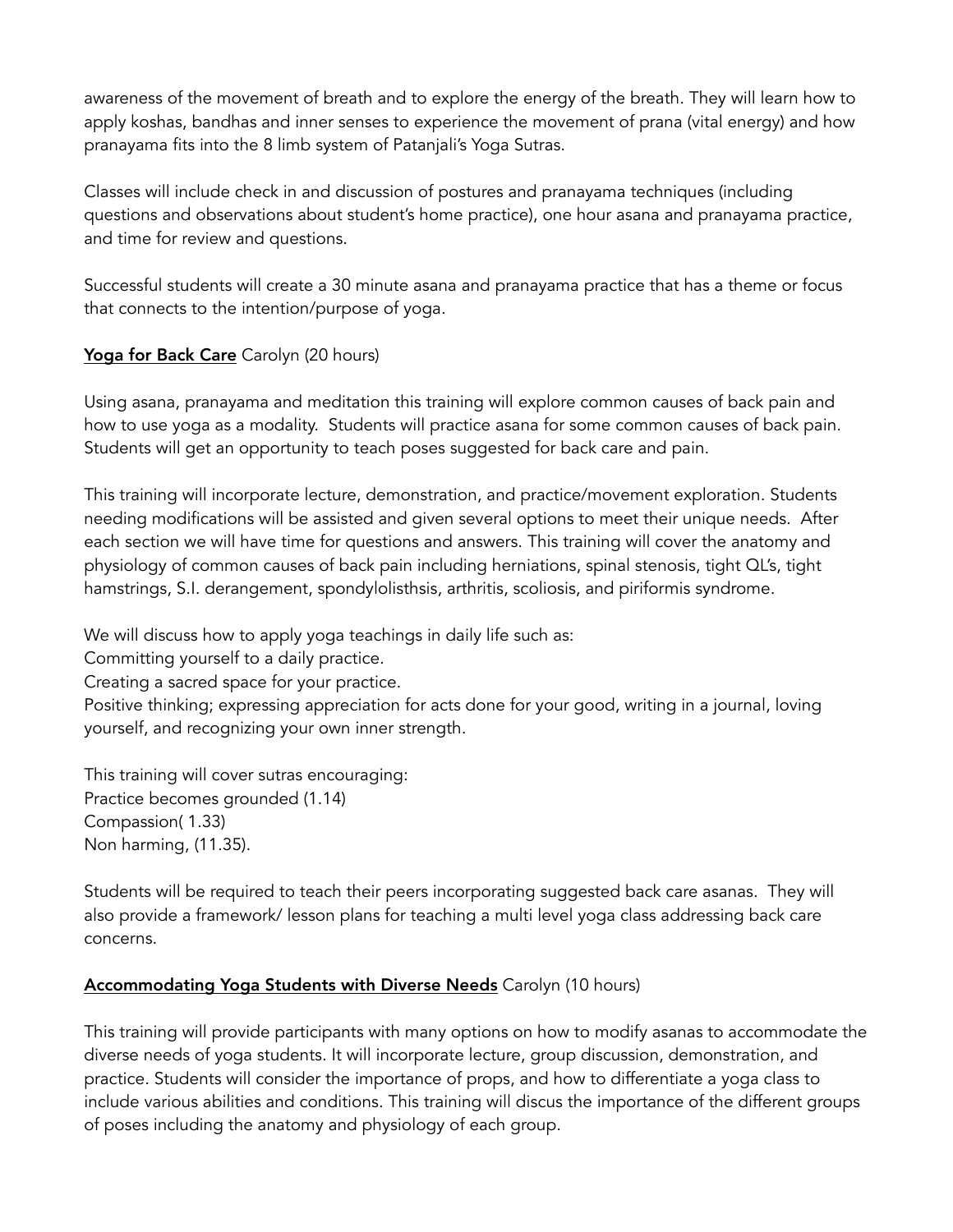We will discuss karma yoga and selfless service, service to marginalized populations. We will discuss the principals of the Yamas and Niyamas and how they translate to teaching yoga to different populations or self love.

Students will teach variations of asanas to peers/group. Students will also provide lesson plans that incorporate different abilities in a yoga class. Students will be required to teach their peers incorporating suggested back care asanas. They will also provide a framework/ lesson plans for teaching a multi level yoga class addressing back care concerns.

*\*\*The program includes opportunities for professional development and advanced study for students and allied professionals who are mature, inquisitive and dedicated. Continuing education credits may be available for Registered Yoga Teachers through Yoga Alliance and for licensed professionals through Alaska Pacific University.* 

## Academic Policies, Grading, and Graduation

## Minimum requirements for successful completion of the program:

Students must complete 300 hours with program faculty as indicated in the course catalog which includes no fewer than 30 in person contact hours with lead teacher. Additional hours may be completed synchronously or asynchronously. Individual faculty members establish completion requirements for their courses. Additional requirements may be related to asynchronous participation. Students will be responsible for maintaining a log of hours completed.

Successful completion of the Practicum Workshop will reflect the students ability to:

- 1. communicate clearly the definition of yoga and knowledge of all eight limbs of yoga
- 2. sequence a series of asanas, pranayama and mindfulness/concentration exercises
- 3. give verbal cues and demonstrations for asana alignment and other techniques
- 4. show integrated knowledge of anatomy and physiology through reference to fascia and the nervous system in addition to muscles and bones

This program is pass/fail. Students may request completion documentation at any time. A closing ceremony will be planned by the cohort.

## Attendance and Class Participation

- 1) This program offers students the option to attend livestream classes and, when unable to attend live, to complete class requirements asynchronously by watching recordings of classes. Individual faculty members determine what qualifies as successful completion of their course and will make policies available in the Program Manual before their class begins. Recordings will be available within seven days of when the class is conducted live.
- 2) Students may not complete more than 50% of the entire Progam's coursework asynchronously, unless under exceptional circumstances and with the approval of the Program Director.
- 3) Arrangements may need to be made (see tutoring below) to assure adequate understanding of any missed material to meet program requirements for successful completion.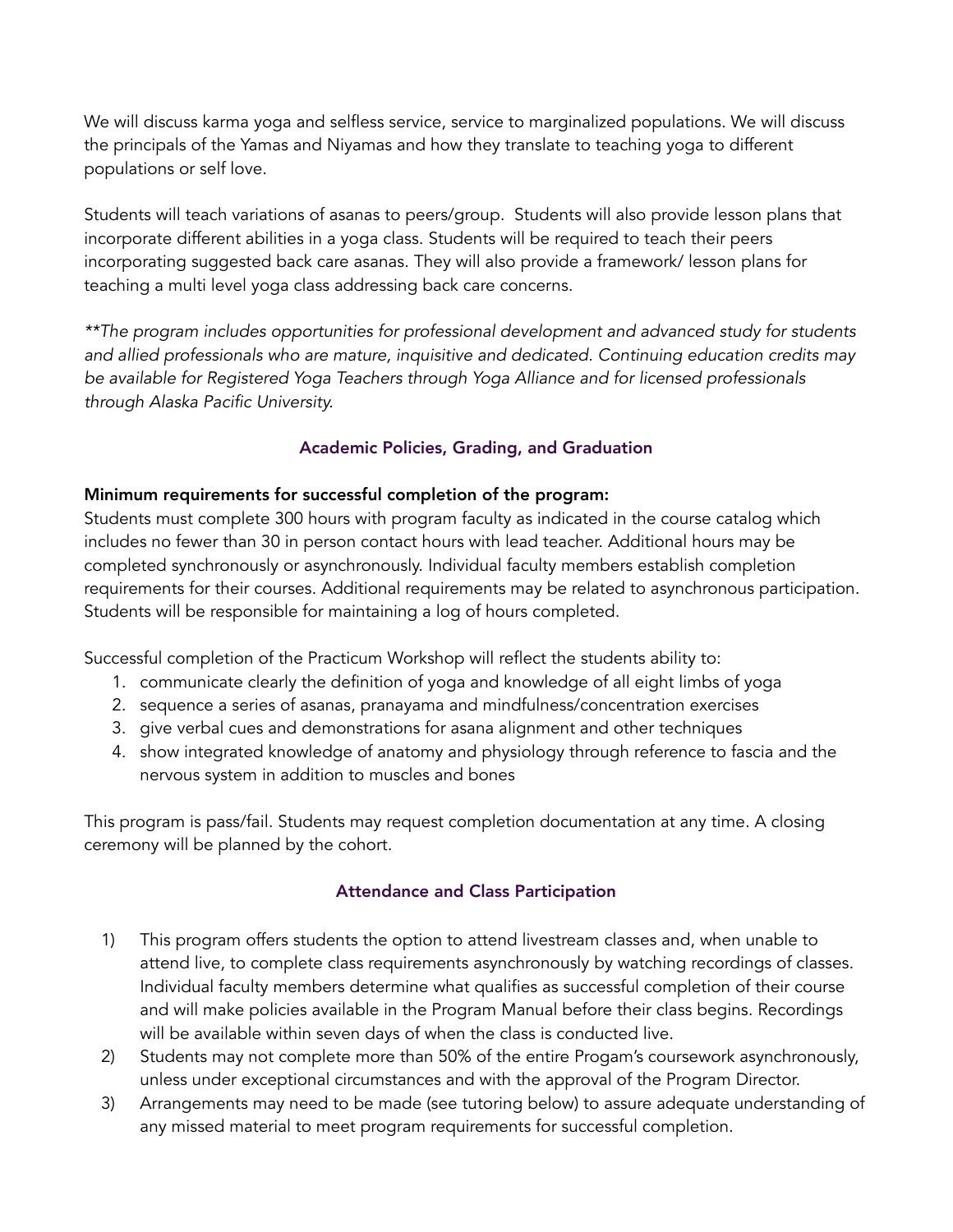- 4) Students must bring completed homework assignments, textbooks, and supplemental materials with them to class.
- 5) Students must be prepared to actively engage in discussion when prompted during class.
- 6) Students are expected to arrive 10 minutes early to class and be ready to begin promptly at the scheduled starting time. Attendance at all scheduled classes is expected. Students that arrive late more than four times will be put on probational status. If lateness continues, student may be subject to dismissal. Arriving late to class or leaving early must be excused by the instructor. Additional assignments may be given for the student to receive a passing grade at the discretion of the instructor.

# Academic Assistance, Tutoring, and Support

- 1) Students may contact instructors via email with questions about homework, class concepts, etc. Please do not hesitate to ask for help when it is needed. Program Director, Margi Clifford: [margi@yogaformentalhealth.com.](mailto:margi@yogaformentalhealth.com)
- 2) Some instructors may be available for make-up and tutoring sessions at the rate of \$100/hour. Arrangements may be made with individual instructors.

# Probation, Dismissal and Re-admittance

A student who fails to meet the Attendance and Class Participation requirements or who violates the Student Conduct Policy will be put on probationary status for a time period of up to 2 months. If the student has failed to meet academic requirements or if the student continues to violate the Attendance and Class Participation requirements when the probationary period expires, the student may be informed of their dismissal from the school in writing. Re-admittance will only be considered in extreme circumstances at the discretion of the faculty.

# Student Conduct Policy

Yoga for Mental Health students are expected to accept and adhere to high standards of personal conduct.

## Students shall:

- 1. Conduct yourself as a representative of Yoga for Mental Health and the yoga profession while you are a student or intern at Yoga for Mental Health.
- 2. Treat all members of the community with courtesy, respect and dignity.
- 3. Treat facilities with respect, including buildings, grounds and furnishings.
- 4. Respect the rights and property of other members of the community.
- 5. Accept responsibility for and the consequences of their actions and encourage responsible conduct in others.
- 6. Have no firearms, weapons or any other item designed to inflict harm or damage at Yoga for Mental Health. Possession of these items at Yoga for Mental Health events and facilities is cause for immediate academic dismissal.

Class Conduct: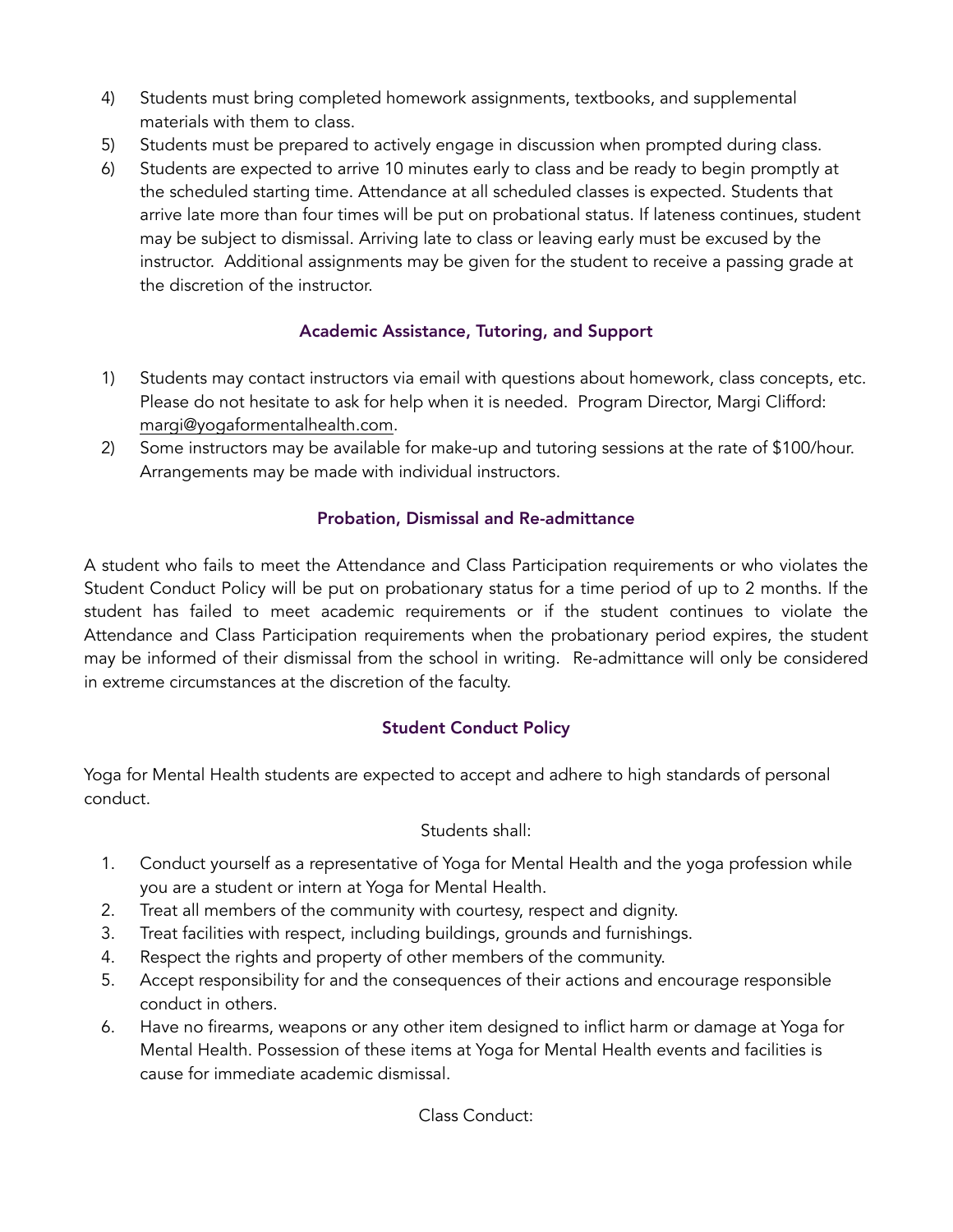Students are expected to conduct themselves in class so others are not distracted from the pursuit of learning. Discourteous or unseemly conduct may result in a student being asked to leave the classroom. Persistent misconduct on the part of a student is subject to academic dismissal. Some examples of classroom misconduct that will not be tolerated include, but are not limited to the following: disorderly conduct; harassment; verbal abuse; assault; interference with the educational opportunity of other students.

### Cost/Payment Options

Program elements and costs are listed below.

Application fee: \$75 (Waived for Members and Insight Teacher Training 200 hr graduates) Tuition: \$5250 (10% discount for Members, 5% discount for pay-in-full)

What's included:

- 310 hours of direct online instruction from faculty with minimum RYT 500 credential
- Access to class recordings and support materials for the duration of the program
- Certificate of completion

What's not included:

Additional fees related to supplies/props/books and, as required to fulfill Immersion requirement are not included in tuition. When available, Alaska Pacific University continuing education credit will incur an additional fee from the University.

1) Payment in Full (5% discount):

Due no later than upon commencement of the program: September 2022

2) Payment Plan:

Option A - 3 equal payments (\$10 processing fee/payment)

1st payment: Upon enrollment

2nd payment: February 15, 2023

3rd payment: September 15, 2023

Option B - 15 equal monthly payments (\$10 processing fee/payment)

1st payment: Upon enrollment

2nd-15th payments: 15th of the month, September 2022-October 2023

### Early Withdrawal / Refund Policy

A student has the right to cancel the Enrollment Agreement and obtain a refund of one hundred percent (100%) of the amount paid for institutional charges, less the application fee of \$75, upon submitting written notice to Yoga for Mental Health by the close of business on the first day of a student's scheduled attendance. The written notice of cancellation need not take any particular form and, however expressed, is effective if it shows that the student no longer wishes to be bound by the Enrollment Agreement.

A student has the right to cancel the Payment Agreement and obtain a refund or withdraw from a course after instruction has started and receive a pro-rata refund for the unused portion of the tuition and other refundable charges. A student who withdraws or is dismissed after attending at least one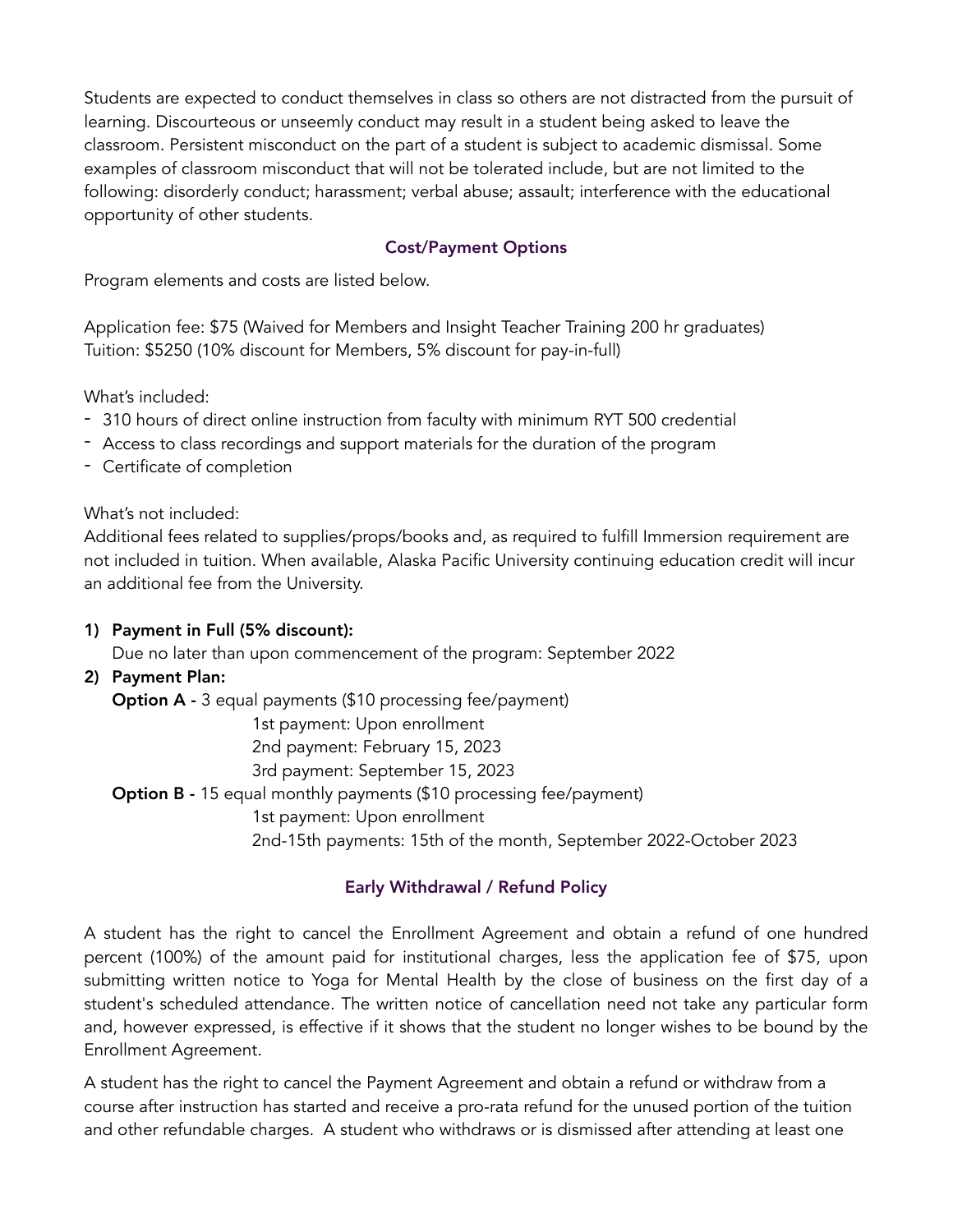class, but before completing 50% of the instruction in the current enrollment period, is entitled to a pro-rata refund.

Refunds will be computed from the last day of physical attendance. As part of this policy, the school may retain a one-time application fee of no more than \$75. A student will receive the refund within 30 days of the termination date. The school will make a 'good faith' effort to make a refund, if necessary, by sending certified mail to student's and permanent address.

If the school cancels or discontinues a course or educational program, the school will make a full refund of all charges. Refunds will be paid within 30 day of cancellation.

#### Student Records

Student records will be maintained by Yoga for Mental Health for up to seven years. Once students complete the program they should register with Yoga Alliance to be recognized worldwide as a certified yoga teacher. At any time, students may request a copy of academic records. Such requests must be submitted in writing to the Center Director. Records will be given to the student within 5 business days of the written request.

### Statement of Non-Transference

Yoga for Mental Health cannot guarantee that its credits or programs are transferable, and the transfer of credits is always at the discretion of the receiving institution, depending on the comparability of curricula and accreditation. Continuing education credits that are offered in partnership with third party organizations and institutions are subject to the fees and policies instituted by those organizations and institutions.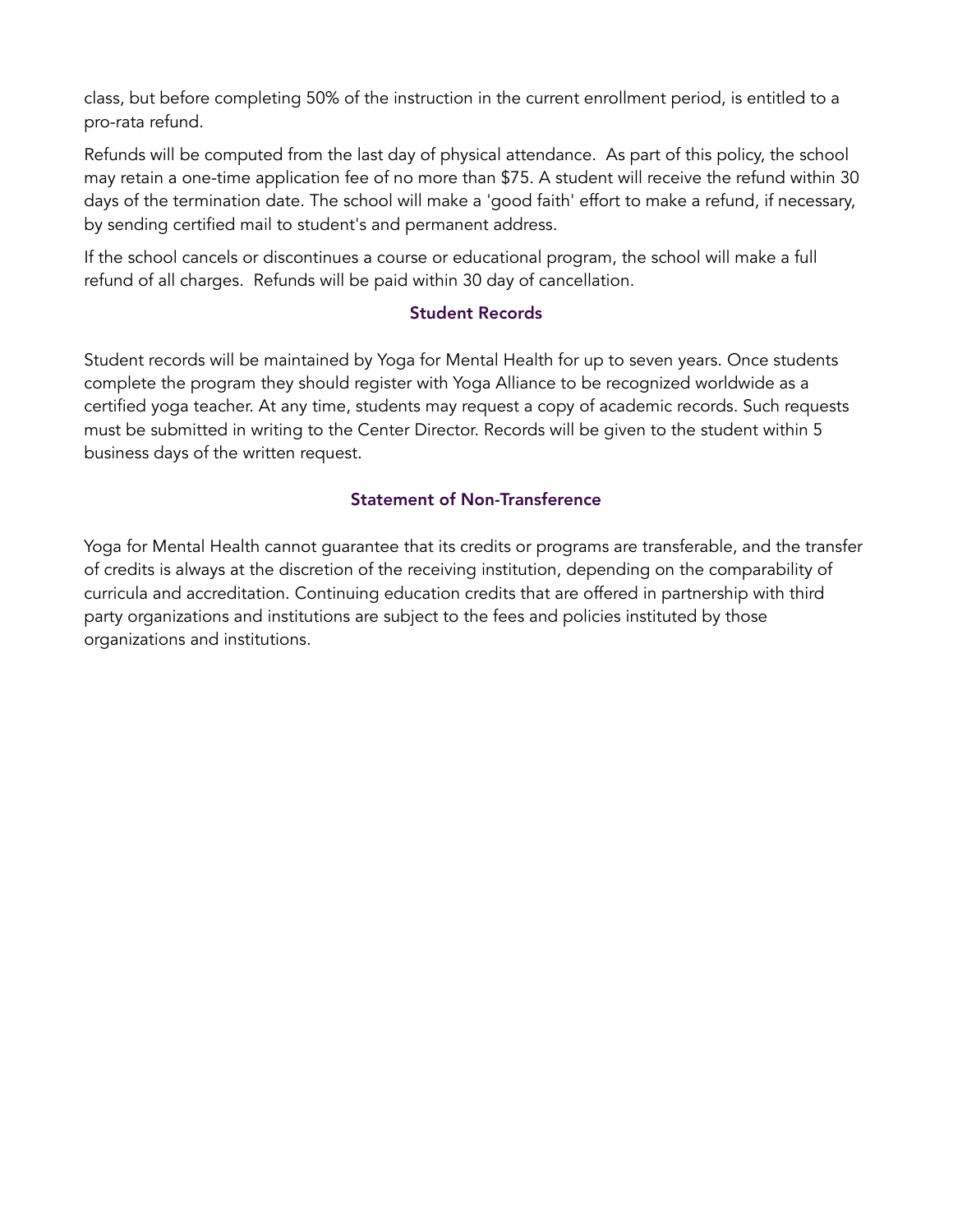| 2022-2023 Advanced Insight Teacher Training Program (300hr)    |                                               |                   |              |            |
|----------------------------------------------------------------|-----------------------------------------------|-------------------|--------------|------------|
| Components                                                     | <b>Dates</b>                                  | <b>Teacher</b>    | <b>Hours</b> | Cost       |
| Application                                                    | June 1 - September 15                         |                   |              | 75         |
| Yoga for Mental Health II                                      | weekend                                       | Margi             | 10           |            |
| <b>Essential Postures II</b>                                   | weekly                                        | Margi/<br>faculty | 95           |            |
| Seminar                                                        | 1x/mo, 2hr weekend<br>required to attend live | Margi             | 30           |            |
| Practicum                                                      | Fall 2023                                     | Margi             | 15           |            |
| Art of the Salutation                                          | weekend                                       | David             | 10           |            |
| The Bhagavad Gita: Handbook for<br>Life in the Modern World    | weekend                                       | David             | 20           |            |
| Ethics of Teaching: Living in the<br>World and with Ourselves  | weekend                                       | David             | 10           |            |
| The Art of Teaching: Creativity,<br>Sharing, and Holding Space | weekend                                       | Leigh             | 10           | \$5250     |
| Fascia, Embodied Movement, and<br><b>Embodiment Meditation</b> | weekend                                       | Leigh             | 10           |            |
| <b>Advanced Postures: Inversions</b>                           | weekend                                       | Leigh             | 10           |            |
| Pranayama 1, Methods and<br>Practice                           | weekend                                       | Diane             | 10           |            |
| Asana and Pranayama                                            | weekend                                       | Diane             | 20           |            |
| Yoga for Back Care                                             | weekend                                       | Carolyn           | 20           |            |
| Accommodating Yoga Students<br>with Diverse Needs              | weekend                                       | Carolyn           | 10           |            |
| Immersion                                                      | Retreat: Taos, Mexico,<br>Alaska weekends     | Margi             | 30           | <b>TBD</b> |
| <b>TOTAL</b>                                                   |                                               |                   | 310          |            |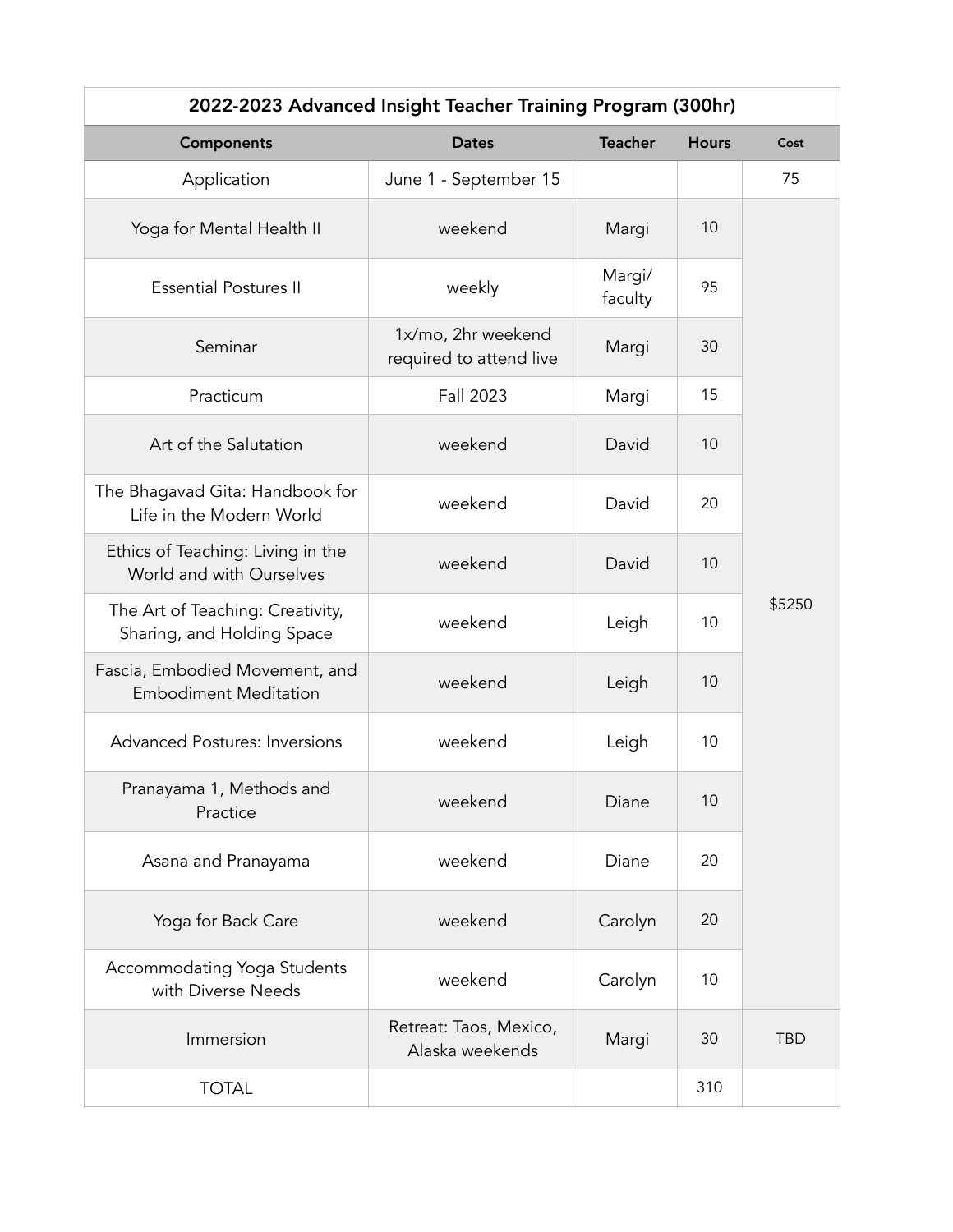| <b>Livestream WEEKENDS</b> | all times are in Alaska time zone                      |
|----------------------------|--------------------------------------------------------|
| *Sept 17-18, 2022          | Sat 9 am - noon, 2 - 4 pm<br>Sun 9 am - noon, 2 - 4 pm |
| Oct 1-2, 2022              | Sat 9 am - noon, 2 - 4 pm<br>Sun 9 am - noon, 2 - 4 pm |
| *Oct 15-16, 2022           | Sat 9 am - noon, 2 - 4 pm<br>Sun 9 am - noon, 2 - 4 pm |
| Oct 29-30, 2022            | Sat 9 am - noon, 2 - 4 pm<br>Sun 9 am - noon, 2 - 4 pm |
| *Nov 12-13, 2022           | Sat 9 am - noon, 2 - 4 pm<br>Sun 9 am - noon, 2 - 4 pm |
| Dec 3-4, 2022              | Sat 9 am - noon, 2 - 4 pm<br>Sun 9 am - noon, 2 - 4 pm |
| *Dec 17-18, 2022           | Sat 9 am - noon, 2 - 4 pm<br>Sun 9 am - noon, 2 - 4 pm |
| Jan 7-8, 2023              | Sat 9 am - noon, 2 - 4 pm<br>Sun 9 am - noon, 2 - 4 pm |
| *Jan 21-22, 2023           | Sat 9 am - noon, 2 - 4 pm<br>Sun 9 am - noon, 2 - 4 pm |
| Feb 4-5, 2023              | Sat 9 am - noon, 2 - 4 pm<br>Sun 9 am - noon, 2 - 4 pm |
| *Feb 18-19, 2023           | Sat 9 am - noon, 2 - 4 pm<br>Sun 9 am - noon, 2 - 4 pm |
| Mar 4-5, 2023              | Sat 9 am - noon, 2 - 4 pm<br>Sun 9 am - noon, 2 - 4 pm |
| *Mar 25-26, 2023           | Sat 9 am - noon, 2 - 4 pm<br>Sun 9 am - noon, 2 - 4 pm |
| Apr 8-9, 2023              | Sat 9 am - noon, 2 - 4 pm<br>Sun 9 am - noon, 2 - 4 pm |
| *Apr 22-23, 2023           | Sat 9 am - noon, 2 - 4 pm<br>Sun 9 am - noon, 2 - 4 pm |
| *Aug 19-20, 2023           | Sat 9 am - noon, 2 - 4 pm<br>Sun 9 am - noon, 2 - 4 pm |
| *Sep 23-24, 2023           | Sat 9 am - noon, 2 - 4 pm<br>Sun 9 am - noon, 2 - 4 pm |